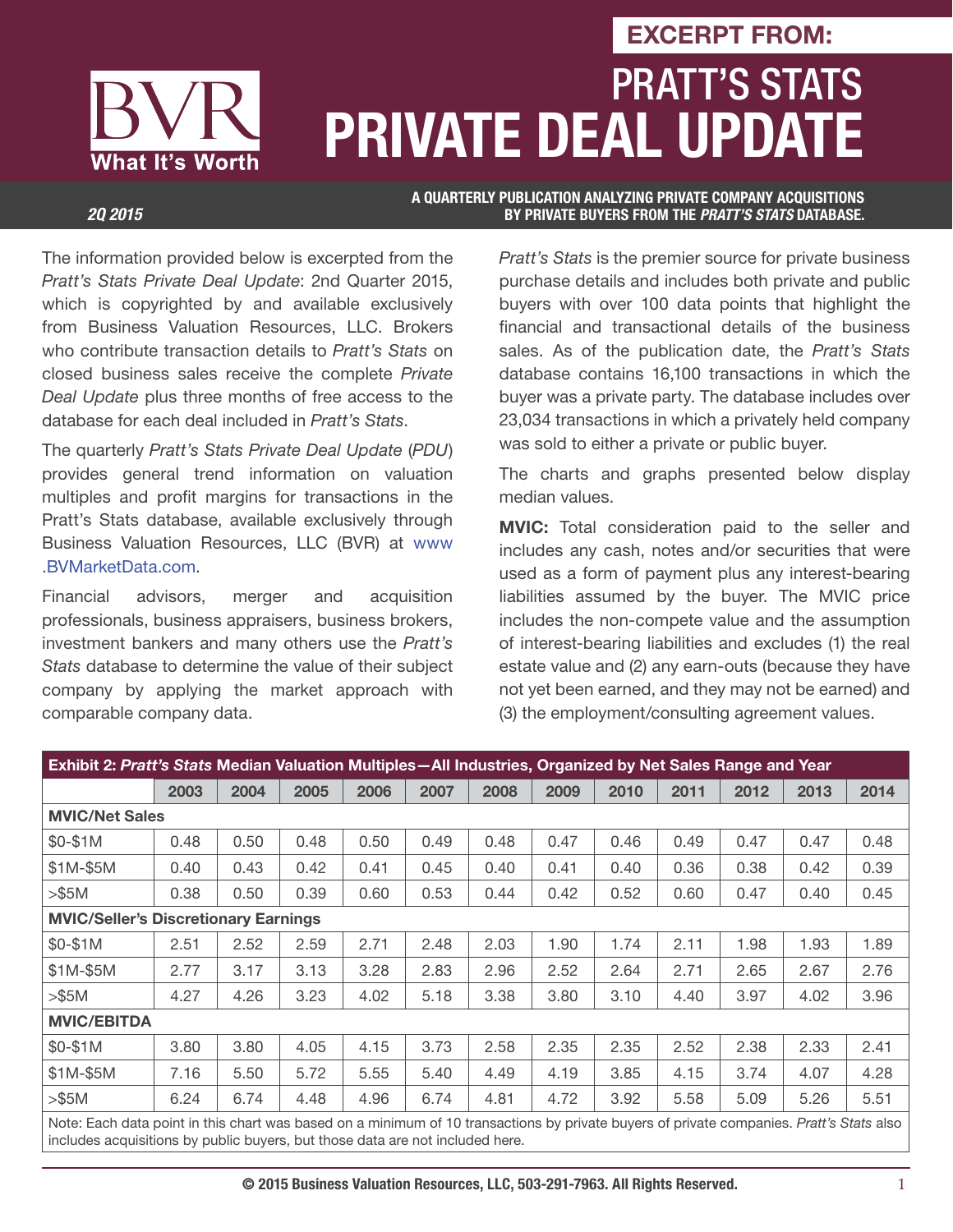|  |  | PRATT'S STATS PRIVATE DEAL UPDATE - 2Q 2015 |
|--|--|---------------------------------------------|
|--|--|---------------------------------------------|

| Exhibit 4: Pratt's Stats Median MVIC/Sales by Industry for All Net Sales Ranges |                                                                |      |      |      |      |      |      |      |      |      |      |      |      |
|---------------------------------------------------------------------------------|----------------------------------------------------------------|------|------|------|------|------|------|------|------|------|------|------|------|
| <b>SIC</b>                                                                      | <b>Industry</b>                                                | 2003 | 2004 | 2005 | 2006 | 2007 | 2008 | 2009 | 2010 | 2011 | 2012 | 2013 | 2014 |
| 0111-0971                                                                       | Agriculture, Forestry, &<br>Fishing                            | 0.51 | 0.56 | 0.47 | 0.48 | 0.66 | 0.50 | 0.70 | 0.54 | 0.63 | 0.54 | 0.60 | 0.56 |
| 1521-1799                                                                       | Construction                                                   | 0.32 | 0.34 | 0.43 | 0.37 | 0.42 | 0.40 | 0.40 | 0.37 | 0.36 | 0.43 | 0.41 | 0.42 |
| 2011-3999                                                                       | Manufacturing                                                  | 0.58 | 0.66 | 0.61 | 0.58 | 0.65 | 0.53 | 0.61 | 0.58 | 0.53 | 0.54 | 0.57 | 0.48 |
| 4011-4971                                                                       | Transportation,<br>Communications,<br>Electric, Gas & Sanitary | 0.44 | 0.51 | 0.55 | 0.68 | 0.65 | 0.69 | 0.42 | 0.58 | 0.62 | 0.63 | 0.69 | 0.59 |
| 5012-5199                                                                       | <b>Wholesale Trade</b>                                         | 0.35 | 0.41 | 0.43 | 0.40 | 0.42 | 0.46 | 0.42 | 0.46 | 0.44 | 0.42 | 0.40 | 0.41 |
| 5211-5999                                                                       | <b>Retail Trade</b>                                            | 0.34 | 0.38 | 0.39 | 0.42 | 0.39 | 0.36 | 0.33 | 0.33 | 0.32 | 0.31 | 0.32 | 0.33 |
| 6011-6799                                                                       | Finance, Insurance, &<br><b>Real Estate</b>                    | N/A  | N/A  | 0.81 | 0.65 | 0.80 | 0.76 | 0.82 | 0.92 | 0.87 | 1.07 | 0.67 | 0.62 |
| 7011-9999                                                                       | Services                                                       | 0.60 | 0.59 | 0.58 | 0.58 | 0.59 | 0.55 | 0.54 | 0.52 | 0.56 | 0.52 | 0.54 | 0.53 |
| 0139-9999                                                                       | <b>All Industries</b>                                          | 0.46 | 0.48 | 0.47 | 0.49 | 0.49 | 0.46 | 0.45 | 0.45 | 0.47 | 0.45 | 0.45 | 0.45 |

Note: Each data point in this chart was based on a minimum of 10 transactions by private buyers of private companies. Pratt's Stats also includes acquisitions by public buyers, but those data are not included here.



#### **www.BVMarketData.com** 2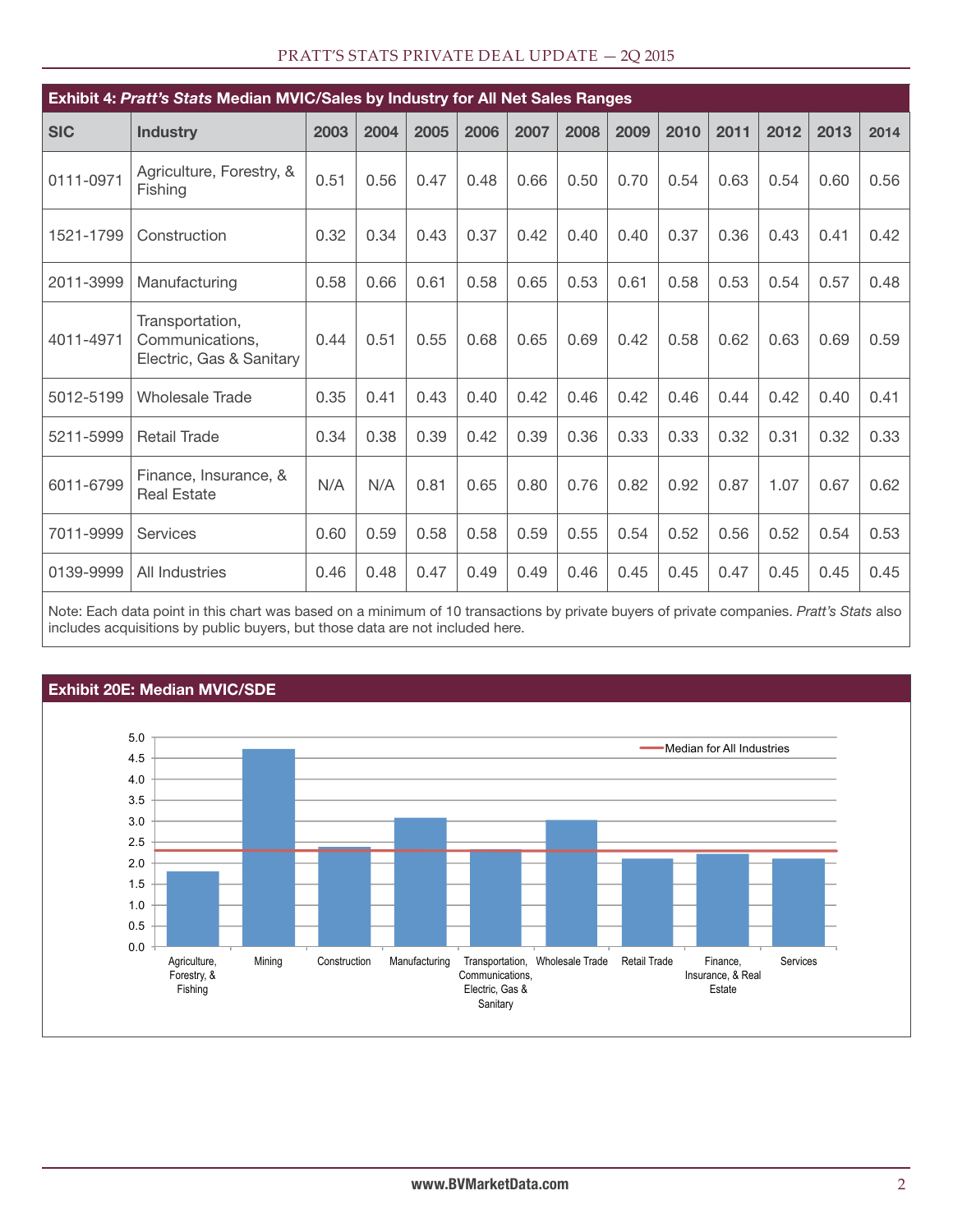#### **Exhibit 21B: Median Operating Profit Margin**



### **Georgia Association of Business Brokers**

Members who submit completed transaction information receive a *three-month complimentary subscription* to Pratt's Stats, for each included deal, as well as a complimentary subscription to Pratt's Stats Private Deal Update, a quarterly publication analyzing private company acquisitions from the Pratt's Stats database. Pratt's Stats collects private business transactions of main street businesses from business brokers, as well as from middle market M&A advisors where a public company purchases a private company. The Pratt's Stats database is updated monthly with an average of 100 transactions. Pratt's Stats users enjoy:

- Easy searching that identifies comparable transactions by keyword, revenue range, industry name, SIC code, profitability margins, company name, and more
- Hard-to-find data on how deals are structured including payment terms, purchase price allocations, employment agreements, non-compete agreements, private company financial statements, private company financial ratios
- Valuation multiples that point to the greatest value drivers
- The ability to track market pricing trends via Pratt's Stats timely deal updates
- Access to payment term information including contingency payment and transaction fee details
- Asking price vs. selling price comparisons for spread analysis
- Listing date and selling date inclusions for timeon-market analysis

For more information about Pratt's Stats, contact Doug Twitchell at dougt@bvresources.com, Adam Manson at adamm@bvresources.com, or Zac Cartwright at zacc@bvresources.com or visit www.BVResources.com/ Contribute to learn more.